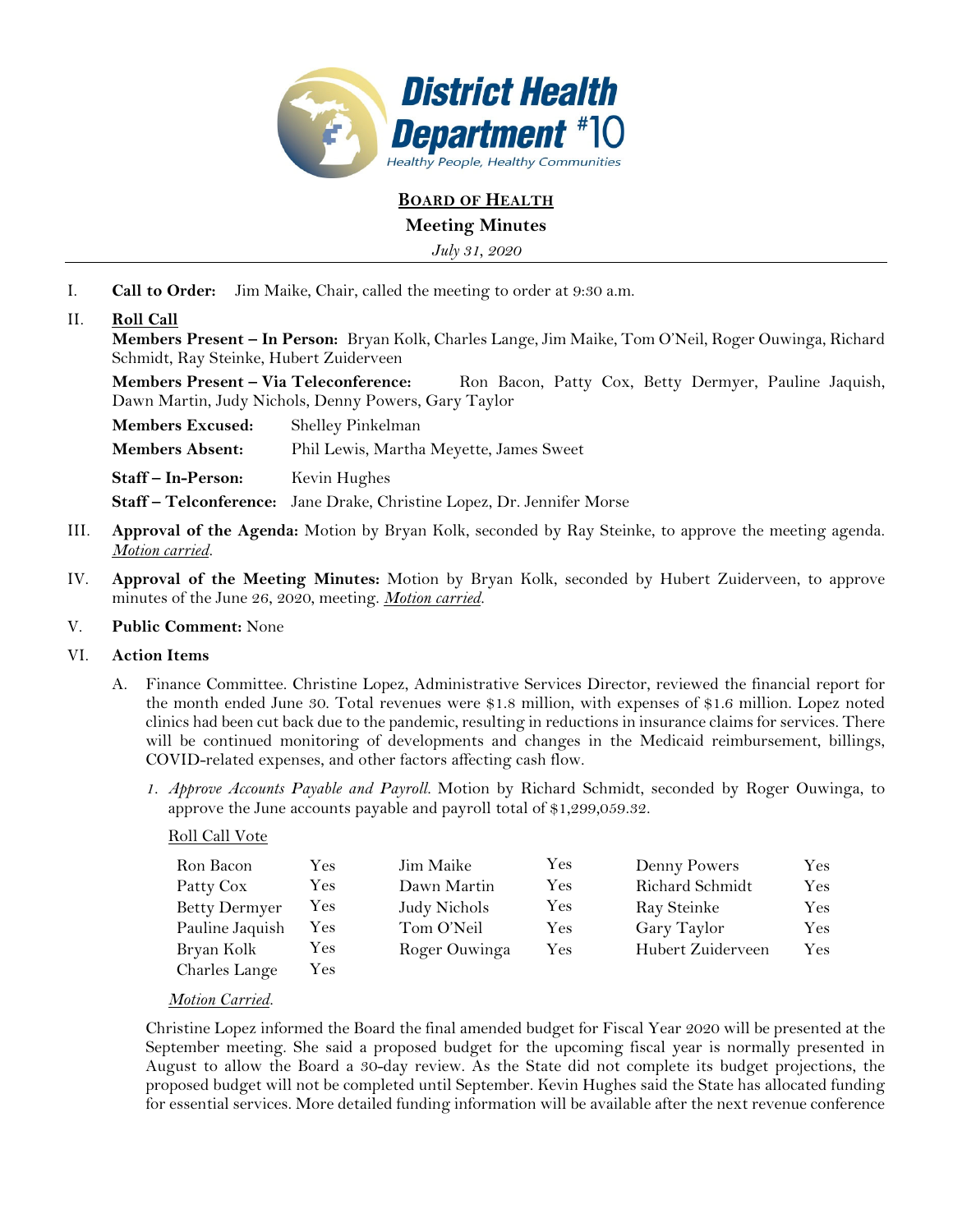to be held in August. The Board was asked to approve a waiver of the 30-day review of the proposed budget, with budget presentation and approval to occur at the September meeting.

*2. Approve Waiving of 30-day Review Period for Proposed FY21 Budget.* Motion by Bryan Kolk, seconded by Patty Cox, to approve waiver as requested. *Motion Carried.* 

Christine Lopez said a meeting of the Finance Committee would be scheduled prior to the full Board meeting in September to review the FY20 amended budget and the FY21 proposed budget.

Lopez next reminded the Board proposed flu vaccine fees were presented for review at the June meeting, and Board approval was requested.

*3. Approve Flu Vaccine Fees.* Motion by Charles Lange, seconded by Ray Steinke, to approve fees as proposed.

Roll Call Vote

| Yes        | Jim Maike     | Yes. |                   | Yes          |
|------------|---------------|------|-------------------|--------------|
| Yes        | Dawn Martin   | Yes  | Richard Schmidt   | Yes          |
| Yes        | Judy Nichols  | Yes  | Ray Steinke       | Yes          |
| Yes        | Tom O'Neil    | Yes  | Gary Taylor       | Yes          |
| <b>Yes</b> | Roger Ouwinga | Yes  | Hubert Zuiderveen | $\rm Yes$    |
| Yes        |               |      |                   |              |
|            |               |      |                   | Denny Powers |

#### *Motion Carried.*

- B. Personnel Committee. Kevin Hughes explained it was necessary to move the insurance renewal periods from December to January each year to eliminate the possibility employees would be subject to double deductibles. The current insurance carriers agreed to extend the next renewal period by one month with no increase in premiums. Hughes requested Board approval of the change in the benefit renewal period.
	- *4. Approve Changing Renewal Period for Insurances.* Motion by Hubert Zuiderveen, seconded by Bryan Kolk, to approve changing all insurance renewals to January 2021. *Motion Carried.*

#### VII. **Reports/Information**

- A. Deputy Health Officer. Progress reports for the first two quarters of the Strategic Plan was included in the written report. Members were encouraged to contact Sarah Oleniczak or Kevin Hughes if they had questions.
- B. Agency Operations. Kevin Hughes explained the Board approved using available Tencon funding to support the Blue Zones project. Due to COVID restrictions, the approved funding cannot be used as intended. The Fremont Area Community Foundation asked if the Tencon funding could instead be reappropriated to support an oral health project. Hughes said he recommended the re-appropriation and requested approval.
	- *5. Approve Change to Tencon Funding Use.* Motion by Ray Steinke, seconded by Richard Schmidt, to reappropriate \$3,400 of approved Tencon funding to support the oral health project. *Motion Carried.*

Hughes next discussed COVID-19 testing clinics and the number of tests completed in the DHD#10 jurisdiction and plans for future testing. He also provided brief updates:

- New PFAS sites in Manistee and the City of Ludington.
- Expected new State requirements for COVID testing of migrants.
- DHD#10 resources to provide assistance and direction on safe school openings.

In response to questions, Hughes said a summary report of testing numbers and results would be prepared for Board review.